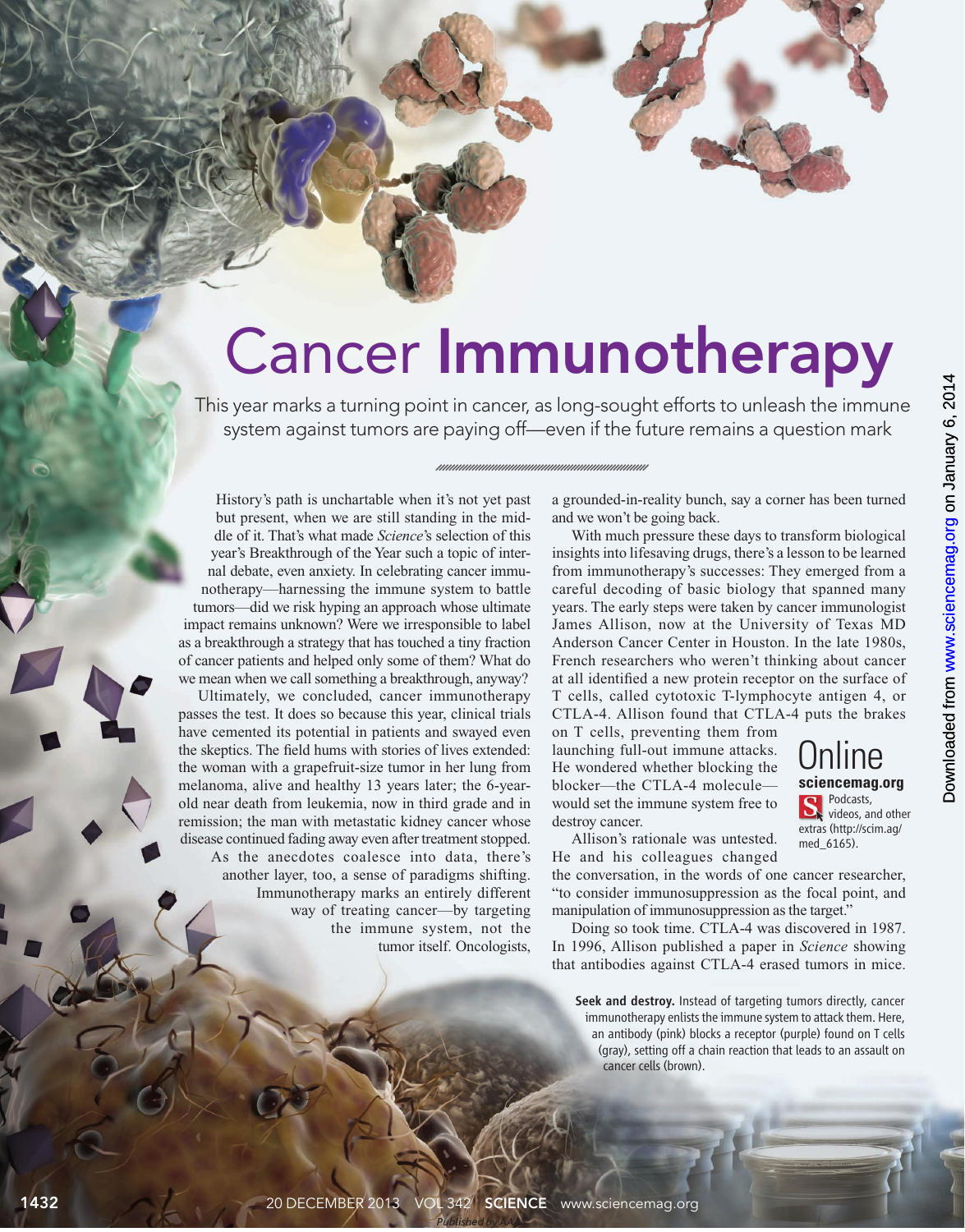Pharmaceutical companies shied away from cancer immunotherapy, wary of past flops but also of a strategy very unlike the standard zapping of a tumor. So the job of getting anti–CTLA-4 into people fell to a small biotechnology company, Medarex, in Princeton, New Jersey. In 1999, it acquired rights to the antibody, taking the leap from biology to drug.

Crucial results didn't come for another 11 years. In 2010, Bristol-Myers Squibb—which had bought Medarex for more than \$2 billion—reported that patients with metastatic melanoma lived an average of 10 months on the antibody, compared with 6 months without it. It was the first time any treatment had extended life in advanced melanoma in a randomized trial. Nearly a quarter of participants survived at least 2 years.

The numbers for another antibody are so far even better and the side effects milder. In the early 1990s, a biologist in Japan discovered a molecule expressed in dying T cells, which he called programmed death 1, or PD-1, and which he recognized as another brake on T cells. He wasn't thinking of cancer, but others did. One, oncologist Drew Pardoll at Johns Hopkins University, met with a leader of Medarex at a Baltimore coffee shop. He urged the company to test an anti– PD-1 antibody in people.

The first trial, with 39 patients and five different cancers, began in 2006. By 2008, doctors were jolted by what they saw: In five of the volunteers, all of them with refractory disease, tumors were shrinking. Survival in a few stretched beyond what was imagined possible.

Still, understanding what these therapies were doing inside the body was a challenge. Other cancer treatments either work or they don't, and the answer is nearly instantaneous. With both anti–CTLA-4 and anti–PD-1, physicians saw some tumors grow before vanishing months later. Some patients kept responding even after the antibody had been discontinued, suggesting their immune system had been fundamentally changed. Some, particularly those on anti– CTLA-4, developed unnerving side effects, inflammation of the colon, for example, or of the pituitary gland. All of these were the fine points of a new template, one whose vagaries physicians were just beginning to understand. The learning curve would be steep.

It was steep in another area of immunotherapy as well. For years, Steven Rosenberg at the National Cancer Institute had harvested T cells that had migrated into tumors, expanded them in the lab, and reinfused them into patients, saving some with dire prognoses. The technique worked only when doctors could access tumor tissue, though, limiting its application.

CREDIT: V. ALTOUNIAN/SCIENCE

CREDIT: V. ALTOUNIAN/SCIENCE

Then in 2010, Rosenberg published encouraging results

from so-called chimeric antigen receptor therapy, or CAR therapy—a personalized treatment that involves genetically modifying a patient's T cells to make them target tumor cells. One group, led by Carl June at the University of Pennsylvania, began reporting eye-catching responses to CAR therapy: patients with pounds of leukemia that melted away. At a meeting in New Orleans this month, June's team and another at Memorial Sloan-Kettering Cancer Center in New York reported that the T cell therapy in their studies put 45 of 75 adults and children with leukemia into complete remission, although some later relapsed. CAR therapy is now the focus of numerous clinical trials. Researchers hope that it, like the antibodies, can target an assortment of cancers.

Engineered T cells are still experimental, but the antibodies are slowly going mainstream. At least five major drug companies, their early hesitancy gone, are developing antibodies such as anti–PD-1. In 2011, the U.S. Food and Drug Administration approved Bristol-Myers Squibb's anti–CTLA-4 treatment, called ipilimumab, for metastatic melanoma. The cost is high: The company charges \$120,000 for a course of therapy. In 2012, Suzanne Topalian of Hopkins, Mario Sznol of Yale University, and their colleagues reported results for anti– PD-1 therapy in nearly 300 people, and they provided an update earlier this year. Tumors shrunk by about half or more in 31% of those with melanoma, 29% with kidney cancer, and 17% with lung cancer.

This year brought even more encouragement. Bristol-Myers Squibb reported this fall that of 1800 melanoma patients treated with ipilimumab, 22% were alive 3 years later. In June, researchers reported that combining ipilimumab and anti–PD-1 led to "deep and rapid tumor regression" in almost a third of melanoma patients. Drugs blocking the PD-1 pathway have not yet been proven to extend life, although survival rates so far have doctors optimistic that they do.

For physicians accustomed to losing every patient with advanced disease, the numbers bring a hope they couldn't have fathomed a few years ago. For those with metastatic cancer, the odds remain long. Today's immunotherapies don't help everyone, and researchers are largely clueless as to why more don't benefit. They are racing to identify biomarkers that might offer answers and experimenting with ways to make therapies more potent. It's likely that some cancers will not yield to immunotherapy for many years, if ever.

Even in the fluid state oncology now finds itself, this much is certain: One book has closed, and a new one has opened. How it will end is anyone's guess.

**–JENNIFER COUZIN-FRANKEL**